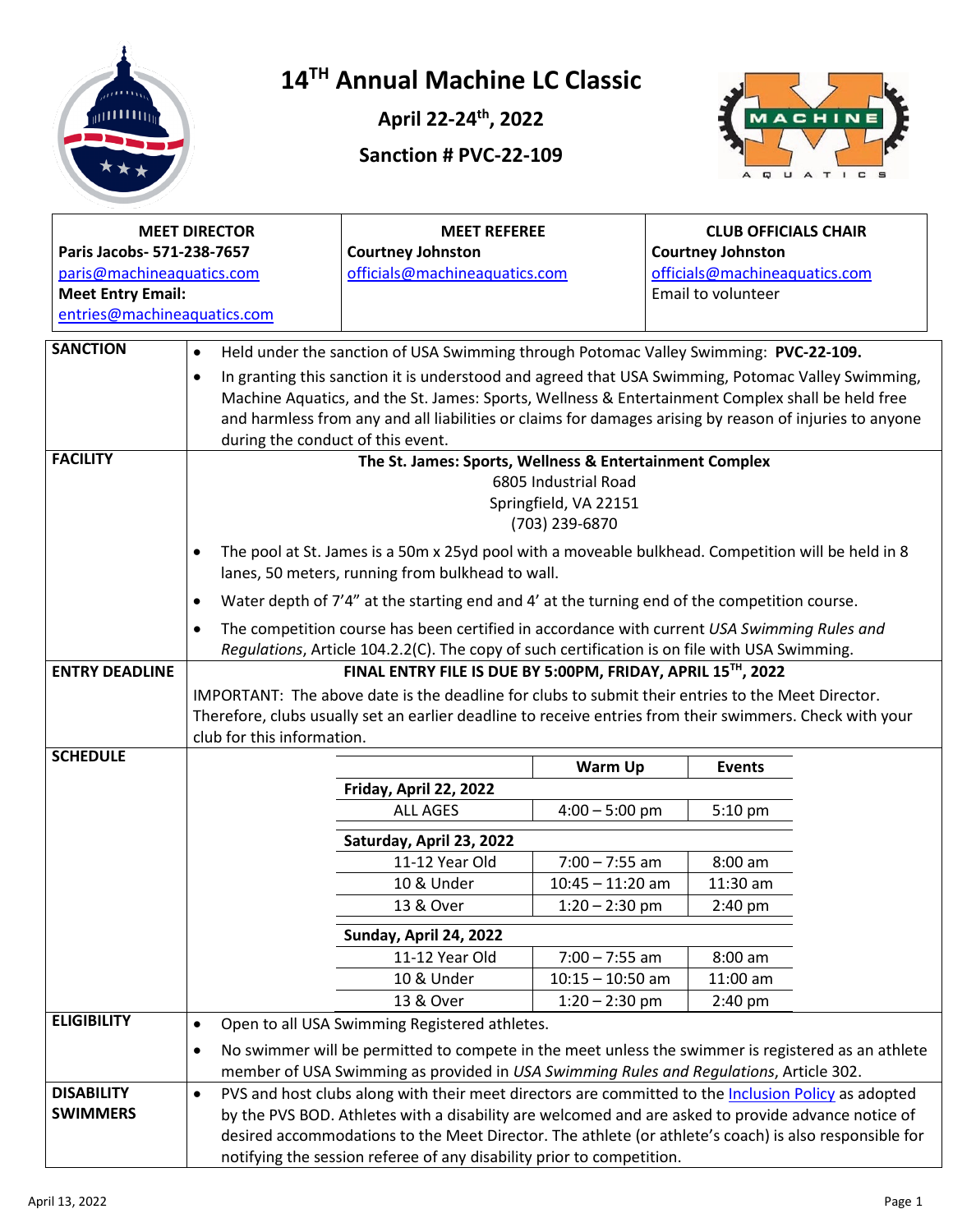| <b>TIMING SYSTEM</b>              | Automatic Timing (touchpads primary) will be used.<br>$\bullet$                                                                                                                                                                                                                                                                                                                                                                                                                                                                                                                                                                                                                                                                                                                                         |  |
|-----------------------------------|---------------------------------------------------------------------------------------------------------------------------------------------------------------------------------------------------------------------------------------------------------------------------------------------------------------------------------------------------------------------------------------------------------------------------------------------------------------------------------------------------------------------------------------------------------------------------------------------------------------------------------------------------------------------------------------------------------------------------------------------------------------------------------------------------------|--|
| COVID-19<br><b>CONSIDERATIONS</b> | An inherent risk of exposure to COVID-19 exists in any public place where people are present. COVID-<br>$\bullet$<br>19 is a contagious disease that can lead to severe illness and death. According to the Centers for<br>Disease Control and Prevention, senior citizens and individuals with underlying medical conditions are<br>especially vulnerable.                                                                                                                                                                                                                                                                                                                                                                                                                                             |  |
|                                   | USA Swimming, Inc., cannot prevent you (or your child(ren)) from becoming exposed to, contracting,<br>$\bullet$<br>or spreading COVID-19 while participating in USA Swimming sanctioned events. It is not possible to<br>prevent against the presence of the disease. Therefore, if you choose to participate in a USA<br>Swimming sanctioned event, you may be exposing yourself to and/or increasing your risk of<br>contracting or spreading COVID-19.                                                                                                                                                                                                                                                                                                                                               |  |
|                                   | BY ATTENDING OR PARTICIPATING IN THIS COMPETITION, YOU VOLUNTARILY ASSUME ALL RISKS<br>$\bullet$<br>ASSOCIATED WITH EXPOSURE TO COVID-19 AND FOREVER RELEASE AND HOLD HARMLESS USA<br>SWIMMING, POTOMAC VALLEY SWIMMING, MACHINE AQUATICS, AND THE ST. JAMES: SPORTS,<br>WELLNESS & ENTERTAINMENT COMPLEX AND EACH OF THEIR OFFICERS, DIRECTORS, AGENTS,<br>EMPLOYEES OR OTHER REPRESENTATIVES FROM ANY LIABILITY OR CLAIMS INCLUDING FOR PERSONAL<br>INJURIES, DEATH, DISEASE OR PROPERTY LOSSES, OR ANY OTHER LOSS, INCLUDING BUT NOT LIMITED<br>TO CLAIMS OF NEGLIGENCE AND GIVE UP ANY CLAIMS YOU MAY HAVE TO SEEK DAMAGES, WHETHER<br>KNOWN OR UNKNOWN, FORESEEN OR UNFORESEEN, IN CONNECTION WITH EXPOSURE, INFECTION,<br>AND/OR SPREAD OF COVID-19 RELATED TO PARTICIPATION IN THIS COMPETITION. |  |
|                                   | We have taken enhanced health and safety measures for all attending this meet, however we cannot<br>$\bullet$<br>guarantee that you will not become infected with COVID-19. All attending this meet must follow all<br>posted instructions while in attendance. An inherent risk of exposure to COVID-19 exists in any public<br>place where people are present. By attending this meet, you acknowledge the contagious nature of<br>COVID-19 and voluntarily assume all risks related to exposure to COVID-19.                                                                                                                                                                                                                                                                                         |  |
|                                   | By choosing to attend this meet you agree to comply with all health and safety mandates and<br>$\bullet$<br>guidelines of USA Swimming, Potomac Valley Swimming, Commonwealth of Virginia and Fairfax<br>County.                                                                                                                                                                                                                                                                                                                                                                                                                                                                                                                                                                                        |  |
| COVID-19                          | Swimmers should strive to arrive in their competition suits.<br>$\bullet$                                                                                                                                                                                                                                                                                                                                                                                                                                                                                                                                                                                                                                                                                                                               |  |
| <b>PROTOCOLS</b>                  | Before signing up your young swimmer, please consider that they can manage themselves for the<br>$\bullet$<br>duration of the meet with just their swim coach overseeing them, including being able to visit the<br>bathroom independently.                                                                                                                                                                                                                                                                                                                                                                                                                                                                                                                                                             |  |
|                                   | No more than four hours before entering the facility, all attendees (athletes, coaches, officials, and<br>$\bullet$<br>volunteers) are required to assess their own health own health for symptoms and exposure to COVID-<br>19. No one with COVID-19 symptoms will be permitted to attend this event.                                                                                                                                                                                                                                                                                                                                                                                                                                                                                                  |  |
|                                   | All attendees (swimmers, coaches, officials and volunteers) must bring their own water bottle and<br>$\bullet$<br>snacks. Limited hospitality may be provided.                                                                                                                                                                                                                                                                                                                                                                                                                                                                                                                                                                                                                                          |  |
|                                   | Attendees will enter and exit the facility through the Front doors. Walk to their assigned seating area<br>$\bullet$<br>within the pool area or in the tents outside (if needed).                                                                                                                                                                                                                                                                                                                                                                                                                                                                                                                                                                                                                       |  |
|                                   | All attendees (athletes, coaches, officials, volunteers) must wear masks to enter the facility and at all<br>$\bullet$<br>times when inside the facility, with the exception of athletes when competing or warming up.                                                                                                                                                                                                                                                                                                                                                                                                                                                                                                                                                                                  |  |
|                                   | Athletes will bring a plastic zipper bag with their name on it in which to place their masks when they<br>$\bullet$<br>are in the water.                                                                                                                                                                                                                                                                                                                                                                                                                                                                                                                                                                                                                                                                |  |
|                                   | Each session will be limited to a maximum of 350 swimmers.<br>$\bullet$                                                                                                                                                                                                                                                                                                                                                                                                                                                                                                                                                                                                                                                                                                                                 |  |
|                                   | A clerk of course will be used to organize each heat of swimmers for all events offered.<br>$\bullet$                                                                                                                                                                                                                                                                                                                                                                                                                                                                                                                                                                                                                                                                                                   |  |
|                                   | Spectators may be permitted but this will be decided once all swimmer numbers per session has been<br>$\bullet$<br>reviewed. Competition will be live-streamed on the Machine Aquatics YouTube Page<br>(https://www.youtube.com/channel/UCTEzhlo10AKjLZEKtlxVwAw).                                                                                                                                                                                                                                                                                                                                                                                                                                                                                                                                      |  |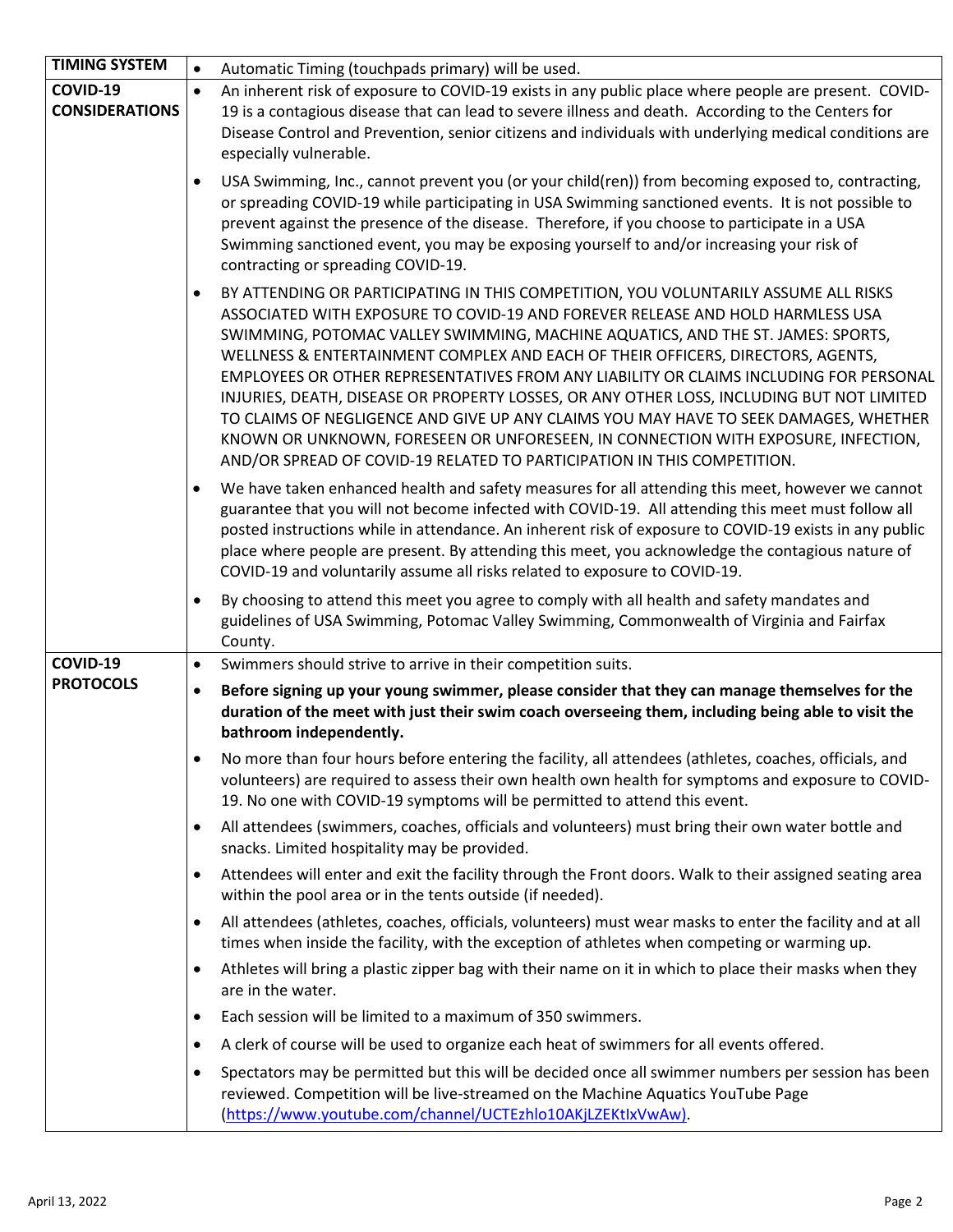|                    | We request that all attendees notify the meet director as quickly as possible should they test positive<br>for COVID-19, show symptoms or have been in contact with anyone exposed or tested positive for<br>COVID-19 after attending the meet.                                                                                                                                                                                              |
|--------------------|----------------------------------------------------------------------------------------------------------------------------------------------------------------------------------------------------------------------------------------------------------------------------------------------------------------------------------------------------------------------------------------------------------------------------------------------|
|                    | Any attendee failing or refusing to comply with any of these Protocols will be prohibited from<br>$\bullet$<br>entering the facility and/or asked to leave the facility.                                                                                                                                                                                                                                                                     |
| <b>RULES</b>       | Current USA Swimming rules shall govern this meet.<br>$\bullet$                                                                                                                                                                                                                                                                                                                                                                              |
|                    | All applicable adults participating in or associated with this meet acknowledge that they are subject to<br>٠<br>the provisions of the USA Swimming Minor Athlete Abuse Prevention Policy ("MAAPP"), and that they<br>understand that compliance with the MAAPP policy is a condition of participation in the conduct of<br>this competition.                                                                                                |
|                    | No on-deck USA Swimming registration is permitted.<br>٠                                                                                                                                                                                                                                                                                                                                                                                      |
|                    | In compliance with USA Swimming Rules and Regulations, the use of audio or visual recording devices,<br>٠<br>including a cell phone is not permitted in the changing areas, rest rooms, or locker rooms. Per PVS<br>policy, the use of equipment capable of taking pictures (e.g., cell phones, cameras, etc.) is banned<br>from behind the starting blocks during the entire meet, including warm up, competition and cool<br>down periods. |
|                    | Deck changes are prohibited.<br>$\bullet$                                                                                                                                                                                                                                                                                                                                                                                                    |
|                    | Any swimmer entered in the meet must be certified by a USA Swimming member coach as being<br>٠<br>proficient in performing a racing start or must start each race from within the water. When<br>unaccompanied by a member-coach, it is the responsibility of the swimmer or the swimmer's legal<br>guardian to ensure compliance with this requirement.                                                                                     |
|                    | Operation of a drone or any other flying devices is prohibited over the venue (pools, athlete/coach<br>$\bullet$<br>areas, spectator areas and open ceiling locker rooms) any time athletes, coaches, officials and/or<br>spectators are present.                                                                                                                                                                                            |
|                    | Dive-over starts will be used.<br>٠                                                                                                                                                                                                                                                                                                                                                                                                          |
|                    | The Meet Director and the PVS Technical Committee reserve the right to limit events, heats,<br>٠<br>swimmers or adjust the format to conform with the 4-hour provision for sessions that include 12 & U<br>events per Rule 205.3.1F.                                                                                                                                                                                                         |
| <b>EVENT RULES</b> | All Events are MIXED GENDER events. Boys and Girls will swim together by Age Group.<br>$\bullet$                                                                                                                                                                                                                                                                                                                                             |
|                    | A contestant may enter a maximum of <b>SEVEN (7) individual events</b> . Swimmers may compete in a<br>٠<br>maximim of two (2) events on Friday, three (3) events on Saturday and three (3) events on Sunday per<br>day.                                                                                                                                                                                                                      |
|                    | <b>LONG COURSE TIMES ARE CONFORMING FOR THIS MEET AND WILL BE SEEDED BEFORE SHORT</b><br>$\bullet$                                                                                                                                                                                                                                                                                                                                           |
|                    | <b>COURSE YARDS (SCY) TIMES.</b>                                                                                                                                                                                                                                                                                                                                                                                                             |
|                    | <b>TIME CONVERSIONS ARE NOT PERMITTED.</b><br>$\bullet$                                                                                                                                                                                                                                                                                                                                                                                      |
|                    | All 200 & Over Events will be positive check-In, unless otherwise announced once entries are<br>٠<br>completed. ENTRIES MAY BE LIMITED DUE TO TIME CONSTRAINTS                                                                                                                                                                                                                                                                               |
|                    | THE 800 FREE WILL BE SWUM FASTEST TO SLOWEST. 800 FREE ENTRIES MAY BE LIMITED DUE TO<br>٠<br><b>TIME CONSTRAINTS.</b>                                                                                                                                                                                                                                                                                                                        |
|                    | Positive check-in close times will be posted before warm-ups at the positive check-in table. Any<br>٠<br>swimmer that fails to check-in will be removed from their next event.                                                                                                                                                                                                                                                               |
|                    | To the extent there are available lanes, swimmers can request deck entry at a cost of \$20.00.<br>٠                                                                                                                                                                                                                                                                                                                                          |
|                    | SWIMMERS MUST PROVIDE THEIR OWN TIMERS FOR THE 400 IM & 800 FREE. SWIMMERS MUST<br>٠                                                                                                                                                                                                                                                                                                                                                         |
|                    | PROVIDE THEIR OWN LAP COUNTERS FOR THE 800 FREE.                                                                                                                                                                                                                                                                                                                                                                                             |
|                    | *NOTE: The Meet Director reserves the right to adjust start times in order to allow the full meet to fit<br>within the pool rental time and USA Swimming Rules.                                                                                                                                                                                                                                                                              |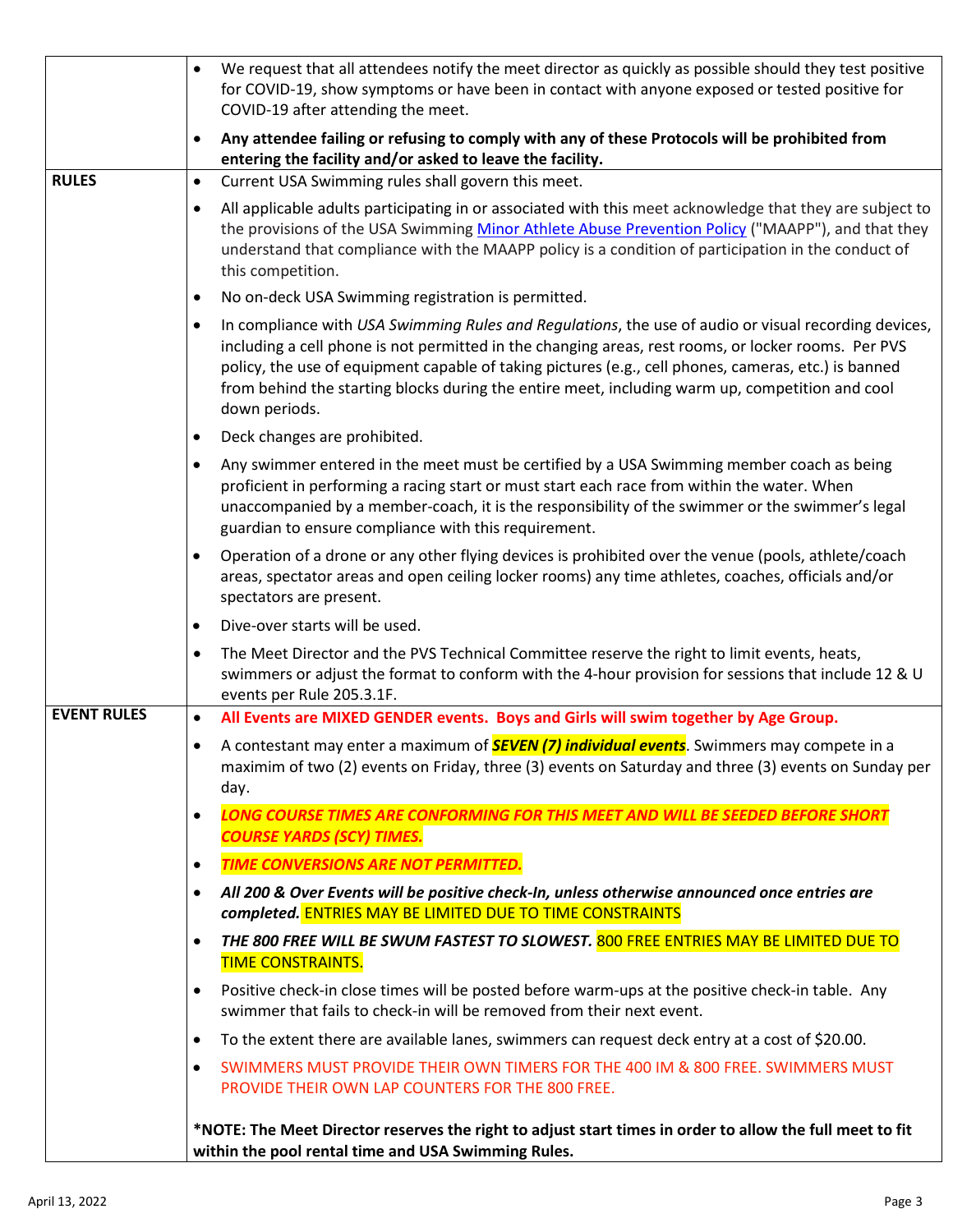| <b>QUALIFYING</b><br><b>TIMES</b>   | Qualifying provable times for 13&Over Swimmers:<br>$\bullet$<br>The athlete must have a provable time for 1000 yd Freestyle of 14:00 or faster for the<br>$\bullet$<br>1000y/800M Freestyle or must have a provable time of 6:30 or faster in the 500y/400M<br>Freestyle.<br>Coaches of 13&O athletes that can complete the event(s) faster than the qualifying times,<br>$\bullet$<br>but do not satisfy the entry rules above may petition the Meet Director.<br>Qualifying provable times for 12&Under Swimmers:<br>The athlete must have a provable time of 7:20 or faster must have been swum in the<br>500y/400M Freestyle before entering the 8000m/1000yd Freestyle. |
|-------------------------------------|------------------------------------------------------------------------------------------------------------------------------------------------------------------------------------------------------------------------------------------------------------------------------------------------------------------------------------------------------------------------------------------------------------------------------------------------------------------------------------------------------------------------------------------------------------------------------------------------------------------------------------------------------------------------------|
| <b>WARM-UP</b>                      | Warm up assignments will be created ad sent to teams prior to the start of the meet based on entries<br>per team/site.                                                                                                                                                                                                                                                                                                                                                                                                                                                                                                                                                       |
| <b>SUPERVISION</b>                  | Coaches are responsible for the conduct of their swimmers and cleaning up for their team areas.<br>$\bullet$                                                                                                                                                                                                                                                                                                                                                                                                                                                                                                                                                                 |
| <b>PROGRAMS</b>                     | Programs will be electronically available to parents free of charge.<br>$\bullet$                                                                                                                                                                                                                                                                                                                                                                                                                                                                                                                                                                                            |
| <b>LIVESTREAM</b>                   | Professional Livestreaming services will be provided. Viewing of the meet will be available on the<br>$\bullet$<br>Machine Aquatics YouTube Page at https://www.youtube.com/channel/UCTEzhlo10AKjLZEKtlxVwAw                                                                                                                                                                                                                                                                                                                                                                                                                                                                 |
| <b>CREDENTIALS</b>                  | Parents not working the meet as a deck official, volunteer timer or other position are not permitted on<br>$\bullet$<br>deck. Only athletes, USA Swimming certified coaches, and deck officials will be permitted on the deck.<br>Coaches and Officials should have proof of active USA Swimming membership with them at all times.                                                                                                                                                                                                                                                                                                                                          |
| <b>OFFICIALS</b>                    | Officials interested in volunteering should contact Courtney Johnston at<br>$\bullet$<br>officials@machineaquatics.com.                                                                                                                                                                                                                                                                                                                                                                                                                                                                                                                                                      |
| <b>TIMERS/</b><br><b>VOLUNTEERS</b> | Volunteer& timer sign up will be sent out to participating clubs by Machine.<br>$\bullet$                                                                                                                                                                                                                                                                                                                                                                                                                                                                                                                                                                                    |
| <b>ENTRY</b><br><b>PROCEDURES</b>   | Entries should be submitted by email to the Meet Director at entries@machineaquatics.com.<br>$\bullet$                                                                                                                                                                                                                                                                                                                                                                                                                                                                                                                                                                       |
|                                     | Include in the subject of the email, "2022 Machine LC Classic" with the club's initials AND SITE. If your<br>$\bullet$<br>club submits multiple entry files include training site in the subject of the email.                                                                                                                                                                                                                                                                                                                                                                                                                                                               |
|                                     | Include in entry email: entry file, report of entries by name, report of entries by event.<br>$\bullet$                                                                                                                                                                                                                                                                                                                                                                                                                                                                                                                                                                      |
|                                     | In the body of your email provide entry numbers (girls, boys, totals), contact information (email,<br>$\bullet$<br>phone, officials contact).                                                                                                                                                                                                                                                                                                                                                                                                                                                                                                                                |
|                                     | Entries directly from individual team members will not be accepted.                                                                                                                                                                                                                                                                                                                                                                                                                                                                                                                                                                                                          |
|                                     | Entries by phone or fax will not be accepted.<br>٠                                                                                                                                                                                                                                                                                                                                                                                                                                                                                                                                                                                                                           |
|                                     | The Meet Director will acknowledge receipt by return email within 24-36 hours. If acknowledgement is<br>$\bullet$<br>not received in a timely manner, please contact the Meet Director.                                                                                                                                                                                                                                                                                                                                                                                                                                                                                      |
|                                     | Any club that enters an unregistered or improperly registered athlete, falsifies an entry in any way, or<br>$\bullet$<br>permits an unregistered coach to represent them will be fined the sum of \$100 by PVS and no further<br>entries will be accepted from that club until the said fine is paid.                                                                                                                                                                                                                                                                                                                                                                        |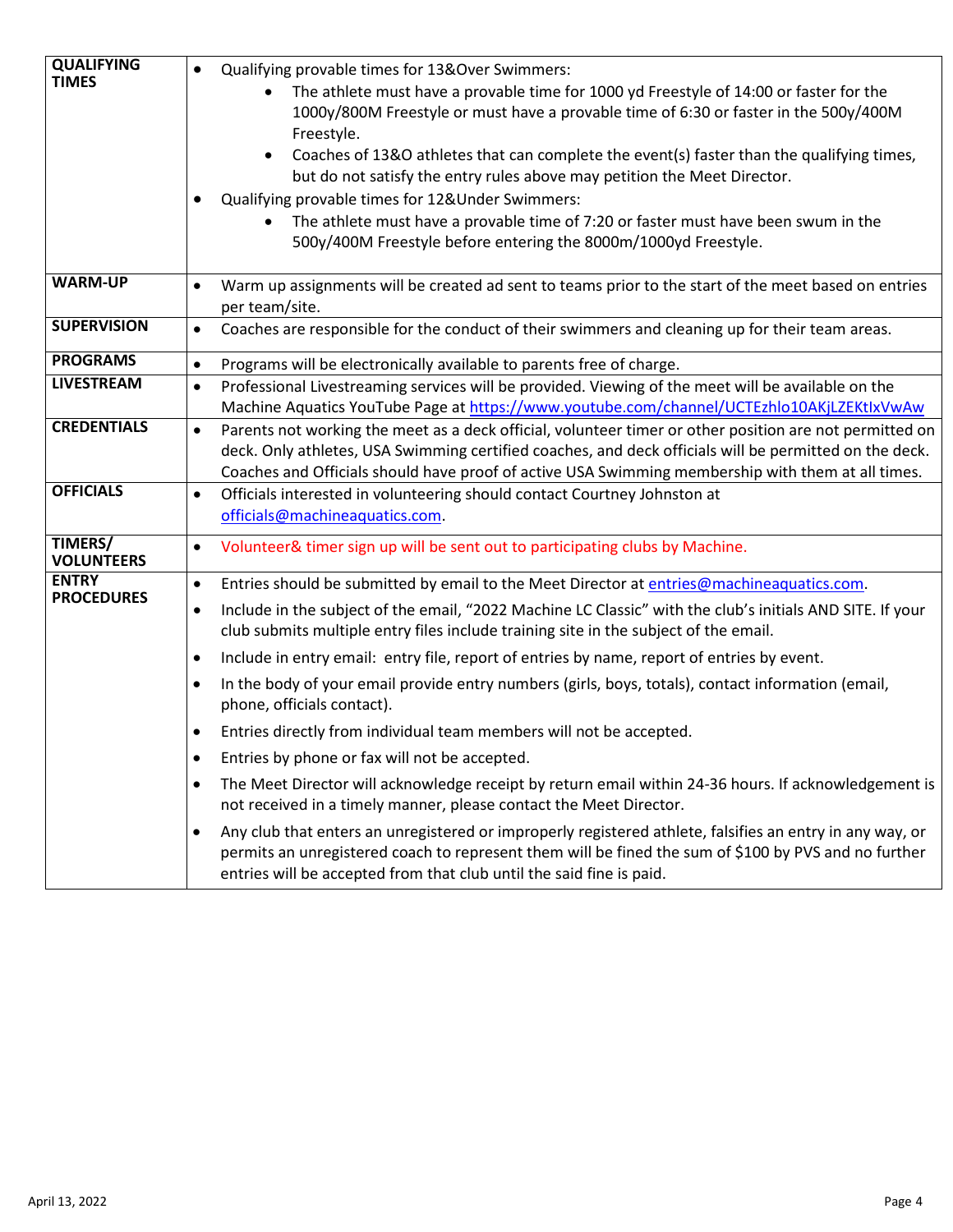| <b>ENTRY FEES</b> | \$5.00<br>Per Swimmer Surcharge:                                                                                                                                       |  |  |
|-------------------|------------------------------------------------------------------------------------------------------------------------------------------------------------------------|--|--|
|                   | Individual event fee:<br>\$9.00                                                                                                                                        |  |  |
|                   | Deck Entry fee:<br>\$20.00                                                                                                                                             |  |  |
|                   | Meet Entry Fees will be charged to your Team Unify Account for all Machine Aquatics Members                                                                            |  |  |
|                   | Fees for clubs attending should be mailed to:<br><b>Machine Aquatics</b><br><b>2022 Machine LC Classic</b><br>204- D Mill Street, NE<br><b>Vienna, VA 22180</b>        |  |  |
|                   | Payment for entries from attending teams & unattached swimmers not affiliated with a team must be<br>received prior to the meet. Payment may be made by cash or check. |  |  |
|                   | Entry fees are due with meet entry. Unpaid fees will be reported to the PVS Administrative Office at<br>the conclusion of the meet.                                    |  |  |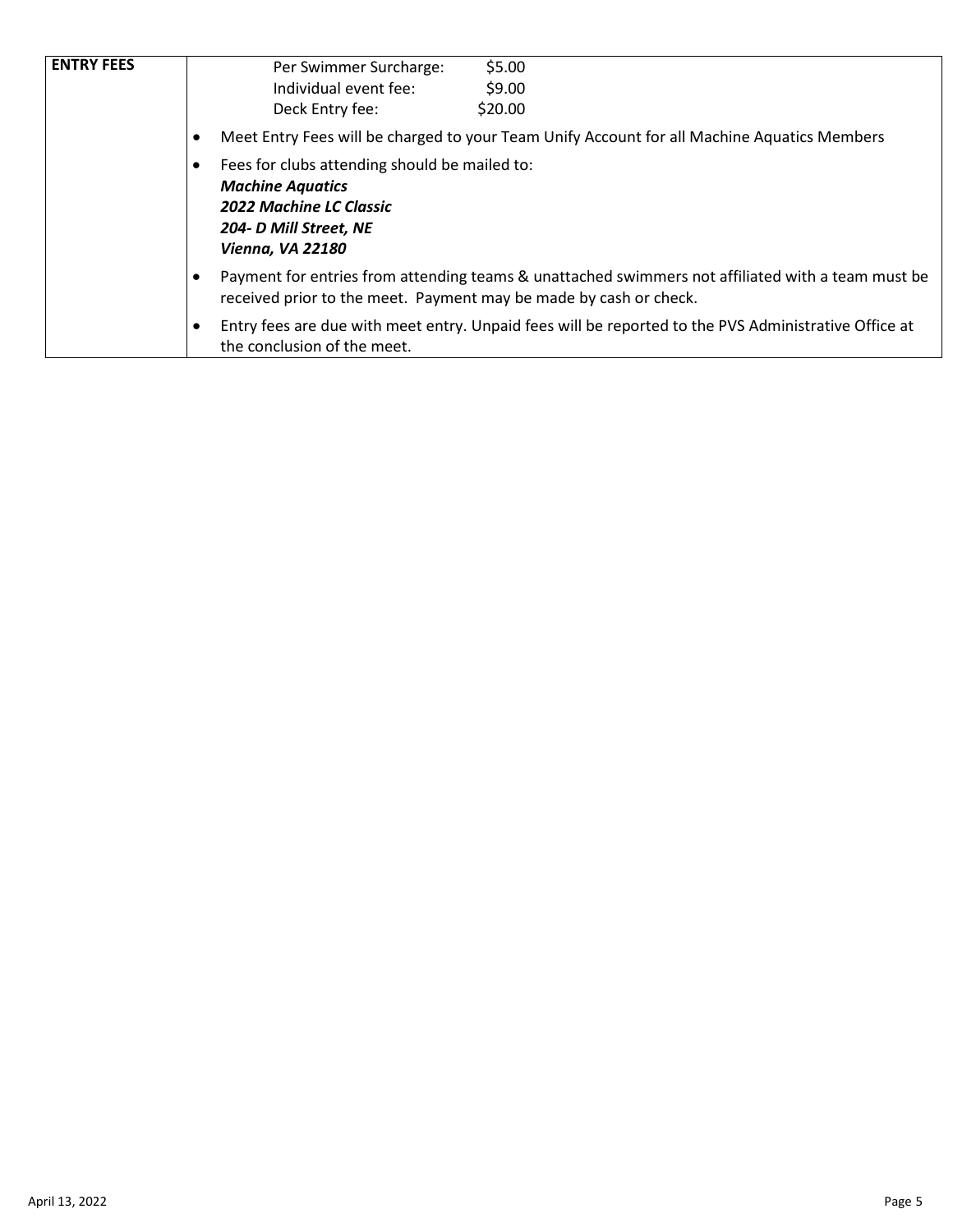## **2022 14th Annual Machine LC Classic**

#### **Friday, April 22, 2022**

#### **All Ages**

Warm Up: 4:00- 5:00pm/ Events: 5:10pm

| Event# | <b>Event-MIXED BOYS &amp; GIRLS</b> |
|--------|-------------------------------------|
|        | 9-12 200 Medley                     |
| 2      | 13 & Over 200 Medley                |
| 3      | 10 & Under 50M Freestyle            |
| 4      | 11-12 50M Freestyle                 |
| 5      | 13 & Over 50M Freestyle             |
| 6      | 9 & Over 800M Freestyle             |

#### **PVS Minimum Time Standard Policy for 800 Free Apply**

#### **Qualifying provable times for 13&Over Swimmers**:

- The athlete must have a provable time for 1000 yd Freestyle of 14:00 or faster for the 1000y/800M Freestyle or must have a provable time of 6:30 or faster in the 500y/400M Freestyle.
- Coaches of 13&O athletes that can complete the event(s) faster than the qualifying times, but do not satisfy the entry rules above may petition the Meet Director.

#### **Qualifying provable times for 12&Under Swimmers:**

• The athlete must have a provable time of 7:20 or faster must have been swum in the 500y/400M Freestyle before entering the 8000m/1000yd Freestyle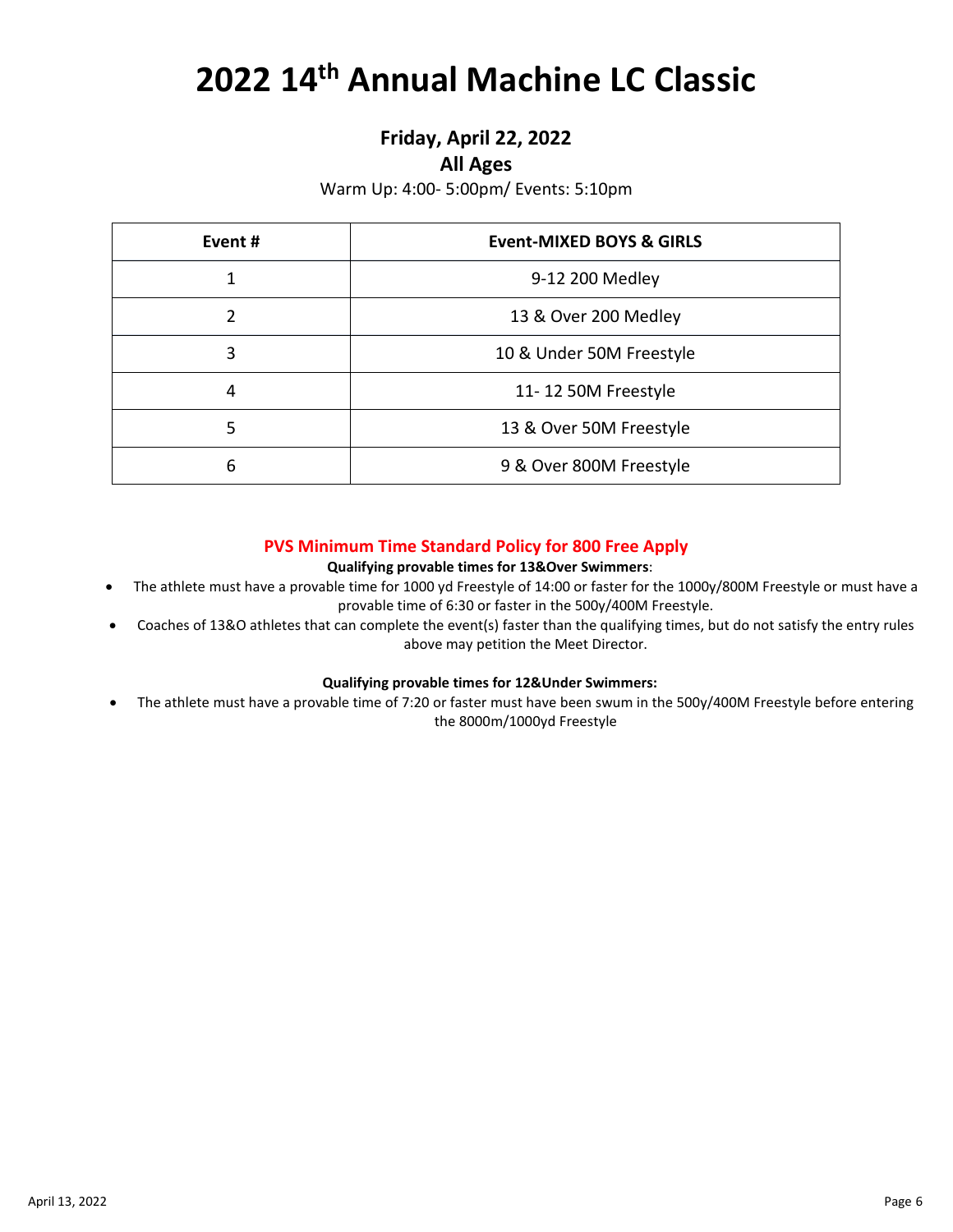## **14th Annual Machine LC Classic**

### **Saturday, April 23, 2022**

#### **9-12 YEAR OLD SESSION**

#### **Warm Up: 7:00- 7:55 AM/ Events: 8:00 AM**

| Event # | <b>Event-MIXED BOYS &amp; GIRLS</b> |
|---------|-------------------------------------|
|         | 9-12 200M Backstroke                |
| 8       | 11-12 100M Butterfly                |
| 9       | 9-12 200M Breaststroke              |
| 10      | 11-12 100M Freestyle                |
| 11      | 11-12 50M Backstroke                |
| 12      | 9-12 400M Freestyle                 |

#### **& UNDER SESSION**

#### **Warm Up: 10:45- 11:20 AM/ Events: 11:30 AM**

| Event # | <b>Event-MIXED BOYS &amp; GIRLS</b> |
|---------|-------------------------------------|
| 13      | 10 & Under 100M Butterfly           |
| 14      | 10 & Under 50M Backstroke           |
| 15      | 10 & Under 100M Freestyle           |
| 16      | 10 & Under 50M Breaststroke         |

#### **& OVER SESSION**

#### **Warm Up: 1:20- 2:30 PM/ Events: 2:40 PM**

| Event # | Event-MIXED BOYS & GIRLS    |
|---------|-----------------------------|
| 17      | 13 & Over 200M Backstroke   |
| 18      | 13 & Over 100M Freestyle    |
| 19      | 13 & Over 200M Butterfly    |
| 20      | 13 & Over 100M Breaststroke |
| 21      | 13 & Over 400M Freestyle    |